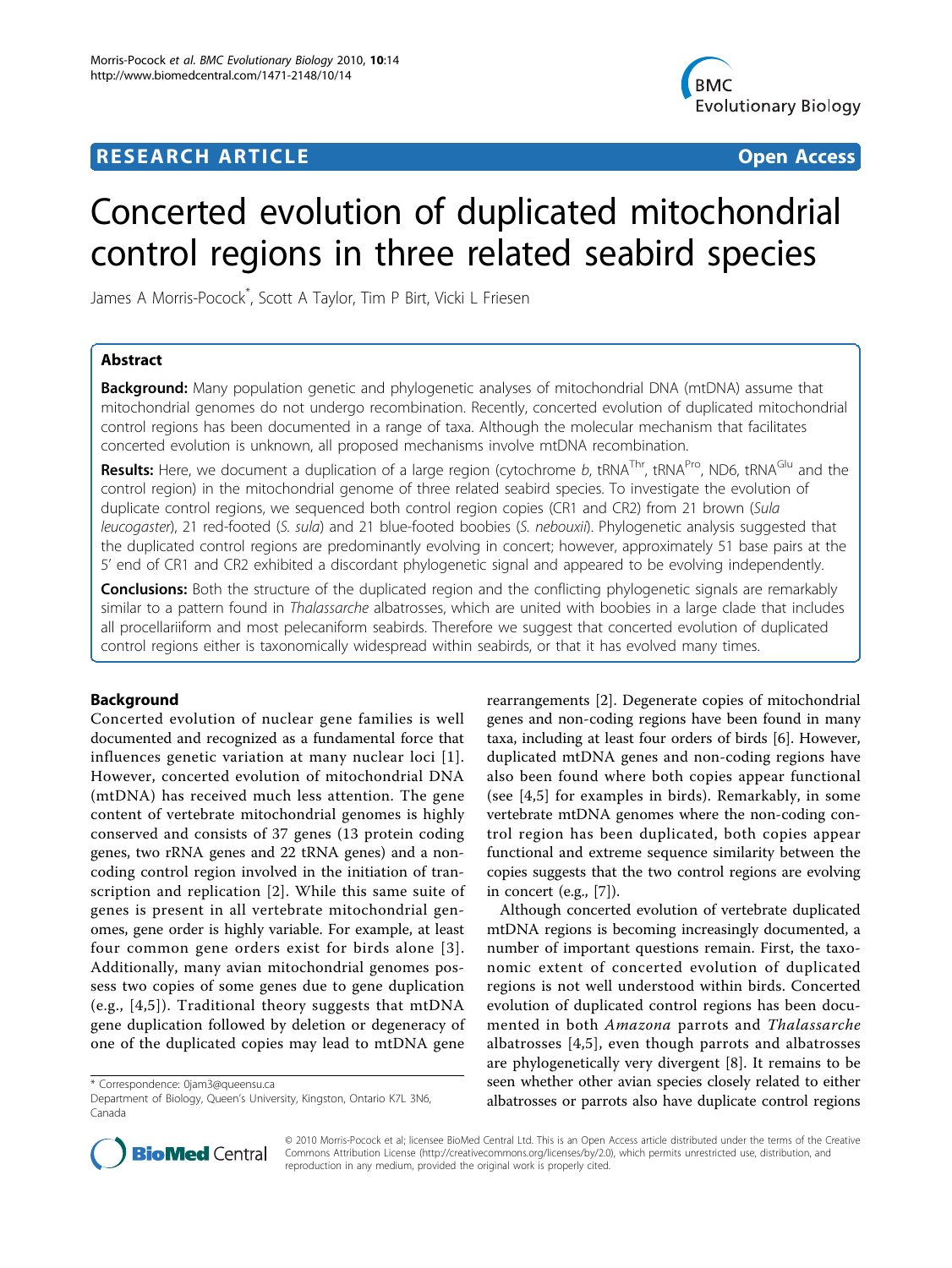that evolve in concert. Second, the implications of mtDNA concerted evolution for phylogeographic and phylogenetic research are still unclear. If mtDNA regions typically used for phylogeographic research are often duplicated and evolve in concert, then particular care may be needed to amplify homologous regions in all individuals in a study. On the other hand, Tatarenkov and Avise [[7\]](#page-9-0) documented that the rate of gene conversion responsible for concerted evolution of duplicated mitochondrial control regions of mangrove killifish (Kryptolebias marmoratus) was extremely fast compared to the nucleotide substitution rate within the control regions. Therefore, duplicated copies within individuals were more closely related to each other than either was to copies from other individuals. In cases like this, amplification of non-homologous regions should not seriously affect phylogeographic inference. Third, although many studies have investigated concerted evolution of mitochondrial control regions, few have investigated evolution of duplicated regions adjacent to the control region. Knowledge of concerted evolution in these regions may be of particular importance because many genes adjacent to the control region (e.g., cytochrome b, ND6, 12S rRNA) are used in population genetic and phylogenetic research. Moreover, the pattern of sequence evolution around duplicated control regions may provide insight into the molecular mechanism responsible for concerted evolution of duplicated mtDNA.

The Sulidae is a small family of seabirds that consists of seven booby species and three gannet species [[9,10](#page-9-0)]. The most recent avian molecular phylogeny, estimated from 19 nuclear loci, unites the Sulidae in a large clade that contains all other water birds and importantly, the albatrosses (Aves: Diomedeidae; [[8\]](#page-9-0)). Here we present evidence of a large duplication of the mitochondrial genome in the evolutionary history of the Sulidae. We investigate the evolution of the duplicated regions in three species: brown (Sula leucogaster), red-footed (S. sula) and blue-footed boobies (S. *nebouxii*). Finally, we discuss the implications of animal mtDNA concerted evolution in the context of traditional phylogeographic studies.

## Methods

## Sample collection

We obtained tissue samples from 21 brown, 21 redfooted and 21 blue-footed boobies from throughout their breeding ranges (Table [1](#page-2-0)). Brown booby samples from Johnston Atoll and red-footed booby samples from Johnston Atoll, North Keeling Island and Aldabra Atoll consisted of growing feathers collected from chicks caught at nests. All other samples consisted of blood taken from adults or chicks caught at nests. We

extracted DNA using either a standard phenol/chloroform technique  $[11]$  $[11]$  or the DNeasy<sup>®</sup> tissue kit, following the manufacturer's protocol (Qiagen, Mississauaga).

## Laboratory methods

Initial attempts to amplify and sequence the mitochondrial control region in all three species using conserved avian primers failed to produce unambiguous sequence. Specifically, while PCR products yielded clear sequence at the 3' end of the control region, superimposed peaks of two nucleotides at single sites were consistently present in chromatograms at the 5' end, rendering accurate base calling impossible. Among other possibilities (see Results), the presence of a duplicated control region was suspected. Therefore we used long-template PCR (LT-PCR; Expand Long Template PCR System®, Roche Applied Science, Manheim, Germany) to verify the presence and investigate the structure of potentially duplicated control regions. All long template PCR reactions were performed in 50 μL reactions containing 1 unit of 1× Expand Long Template PCR Buffer 1, 350 μM each of the four dNTPs, 800 nM each of the heavy and light strand primers, 3.75 units of Expand Long Template Enzyme Mix and approximately 150 nanograms of DNA template. LT-PCR was performed with two minutes initial denaturation at 94°C, followed by 25 cycles of 94° C for 10 seconds, 50-60°C for 30 seconds and 72°C for greater than four minutes (extension for the first 10 cycles was 4 minutes then an additional 20 seconds were added to the extension time every cycle), followed by a final extension for 7 minutes at 72°C.

In one individual of each species, we amplified the region between the two presumed control regions using an unconventional primer pairing (SdMCR-H750 and SlMCR-L740, source of all primers listed in Table [2\)](#page-2-0). These primers were oriented such that they would only amplify a product if duplicate control regions existed (i. e., if only a single control region existed, no product would be amplified under standard PCR conditions; Figure [1\)](#page-3-0). This amplification yielded products of approximately 4000, 3000 and 2800 base pairs in brown, redfooted and blue-footed boobies, respectively. We sequenced both strands of these amplification products using the original amplification primers and a suite of internal primers (Figure [1,](#page-3-0) Table [2\)](#page-2-0). Although some portions could not be sequenced reliably due to complex repeat regions (Figure [1,](#page-3-0) grey areas; see Results), all other parts were sequenced with at least two different primers on each strand. Sequencing was performed using either (1) a 3730XL DNA Analyzer (Applied Biosystems, Foster City, CA) at Genome Quebec (McGill University, Montreal, Quebec), or (2) a CEQ 8000 Genetic Analysis System (Beckman-Coulter, Fullerton, CA) at Queen's Ecology, Evolution and Behaviour Core Genotyping Facility (Queen's University, Kingston, Ontario).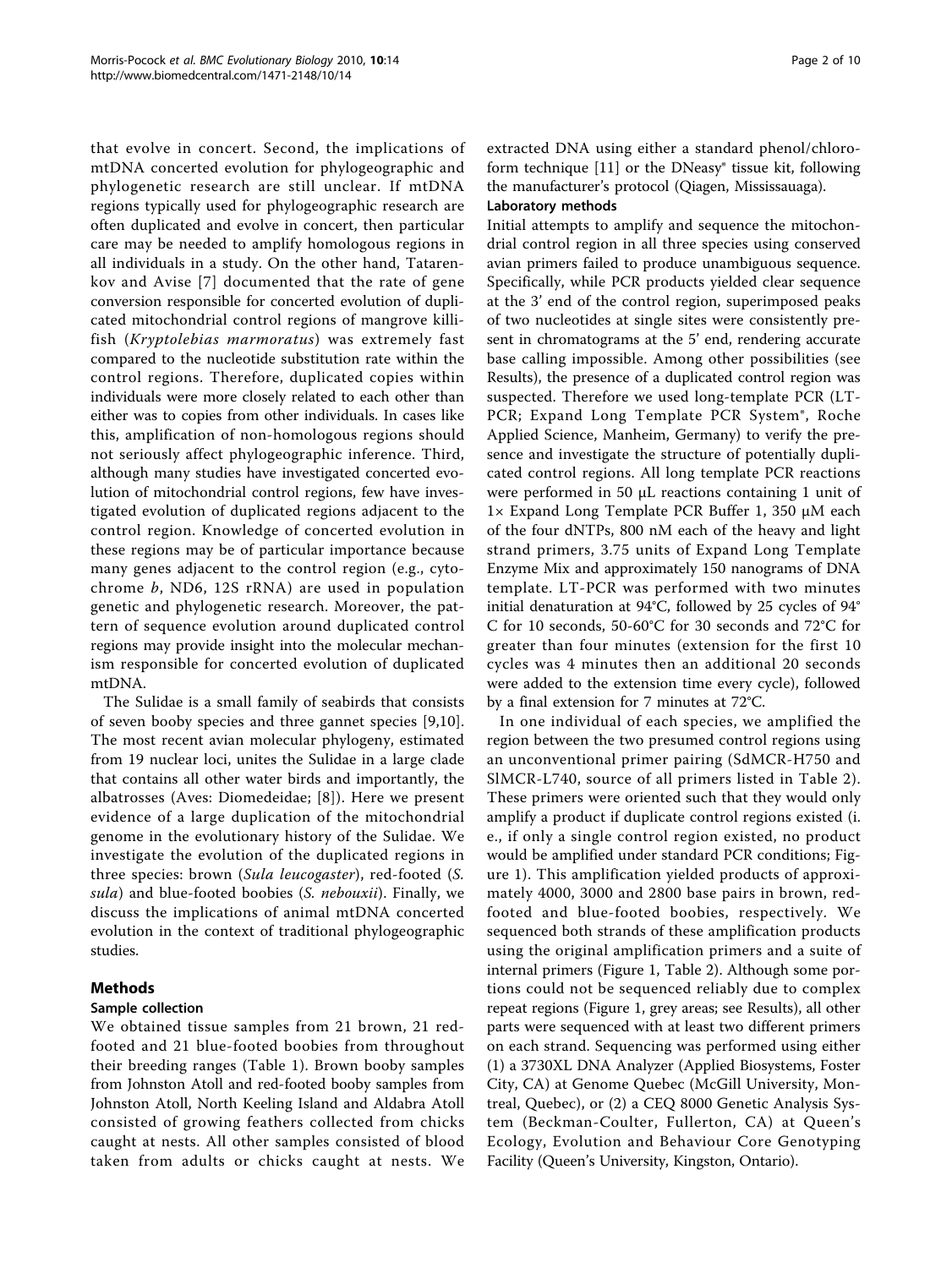| <b>Species</b>         | Ocean Basin | Colony                     | <b>Abbreviation</b> | Latitude          | Longitude | N              |
|------------------------|-------------|----------------------------|---------------------|-------------------|-----------|----------------|
| Brown booby (br)       | Pacific     | Palmyra Atoll              | Pal                 | 05°33' N          | 162°50' W | 3              |
|                        |             | Johnston Atoll             | Jon                 | 16°45' N          | 169°31' W | 3              |
|                        |             | Farralon de San Ignacio    | Fsi                 | 25°24' N          | 108°50' W | 3              |
|                        |             | Piedra Blanca              | Pbl                 | 21°25' N          | 106°28' W | 2              |
|                        |             | Isla San Benedicto         | Sbe                 | 19°19' N          | 110°49' W |                |
|                        | Atlantic    | Isla Monito                | Mon                 | 18°05' N          | 67°53' W  | 3              |
|                        |             | Cape Verde                 | Cvd                 | 15°05' N          | 24°48' W  | 3              |
|                        |             | Ascension                  | Asn                 | $7°56'$ S         | 14°22' W  | 3              |
| Red-footed booby (rf)  | Pacific     | Genovesa, Galapagos        | Gen                 | 00°20' N          | 89°57' W  | 3              |
|                        |             | Palmyra Atoll              | Pal                 | 05°33' N          | 162°50' W | 3              |
|                        |             | Tern Is.                   | Trn                 | 23°52' N          | 166°17' W | 3              |
|                        | Atlantic    | Isla Monito                | Mon                 | $10^{\circ}18'$ N | 109°13' W | 3              |
|                        |             | Ascension                  | Asn                 | 7°56' S           | 14°22' W  |                |
|                        | Indian      | Europa Is.                 | Eur                 | 22°22' S          | 40°22' E  | $\overline{2}$ |
|                        |             | Aldabra Atoll              | Ald                 | 09°24' S          | 46°22' E  | 3              |
|                        |             | North Keeling Is. (Cocos)  | Coc                 | 12°07′ S          | 96°54' E  | 3              |
| Blue-footed booby (bf) | Pacific     | Champion Island, Galapagos | Cha                 | $1°13'$ S         | 90°21' W  | $\overline{2}$ |
|                        |             | Espanola, Galapagos        | Esp                 | $1°21'$ S         | 89°41' W  | 2              |
|                        |             | Seymour Island, Galapagos  | Sey                 | $0°23'$ S         | 90°17' W  | 3              |
|                        |             | El Rancho, Mexico          | Elr                 | 25°06' N          | 108°22' W | $\overline{2}$ |
|                        |             | Farralon de San Ignacio    | Fsi                 | 25°24' N          | 108°50' W | 3              |
|                        |             | Lobos de Tierra            | Ldt                 | $6^{\circ}26'$ S  | 80 °51' W | 3              |
|                        |             | La Plata                   | Lpl                 | $1°16'$ S         | 81°03' W  | 2              |
|                        |             | Islas Marietas             | Mar                 | 21°33' N          | 106°23' W | $\overline{2}$ |
|                        |             | Isla San Ildefonso         | San                 | 26°43' N          | 111°29' W | $\overline{2}$ |
| <b>Total</b>           |             |                            |                     |                   |           | 63             |

<span id="page-2-0"></span>

|  |  |  |  |  |  | Table 1 Sampling site locations and numbers of individuals sampled (N) |
|--|--|--|--|--|--|------------------------------------------------------------------------|
|--|--|--|--|--|--|------------------------------------------------------------------------|

Table 2 Sequence and location of all primers used to amplify parts of the mitochondrial genome

| Primer         | Location               | Sequence                         | Source         |  |
|----------------|------------------------|----------------------------------|----------------|--|
| b2             | 5' end of cytochrome b | 5'-GCCCCTCAGAATGATATTTGTCCTCA-3' |                |  |
| b3             | middle of cytochrome b | 5'-GGACGAGGCTTTTACTACGGCTC-3'    | 2              |  |
| b <sub>4</sub> | middle of cytochrome b | 5'-TTGCTGGGGTGAAGTTTTCTGGGTC-3'  | $\mathfrak{D}$ |  |
| b <sub>5</sub> | 3' end of cytochrome b | 5'-TTCCACCCCTACTTCTCACTAAAAGA-3' | 2              |  |
| cytb-endL      | 3' end of cytochrome b | 5'-TATCATCGGCCAACTAGCC-3'        | 3              |  |
| b <sub>6</sub> | tRNA-Threonine         | 5'-GTCTTCAGTTTTTGGTTTACAAGAC-3'  | 2              |  |
| 16363H         | 5' end of ND6          | 5'-GTTGTGACCGTTGATAGTG-3'        | 3              |  |
| ND616363       | 5' end of ND6          | 5'-CACTATCAACGGTCACAAC-3'        | 3              |  |
| tGlu-boobyH    | tRNA-Glutamic Acid     | 5'-ACAACGGCGGCATTTCAGGCC-3'      | 3              |  |
| SsMCR-L143B    | 5' end of CR1          | 5'-ATTGCACATTARATTTASCT-3'       | 3              |  |
| SsMCR-H170B    | 5' end of CR1          | 5'-ATGAAAGTATTATGTGATCC-3'       | 3              |  |
| SIMCR-L160B    | 5' end of CR1          | 5'-ATCCACATTGCACATTAAGT-3'       | 3              |  |
| SIMCR-H171B    | 5' end of CR1          | 5'-CATCAATTTACATATGTCGAC-3'      | 3              |  |
| SdMCR-H750     | middle of CR1 and CR2  | 5'-GGGAACCAAAAGAGGAAAACC-3'      | 4              |  |
| SIMCR-L740     | middle of CR1 and CR2  | 5'-GCATAGGAAGTACTTACAATCTAGG-3'  | 3              |  |
| SsMCR-I 143A   | $5'$ end of $CR2$      | 5'-ATTGCACATTARATTTAYTC-3'       | 3              |  |
| SsMCR-L143A2   | 5' end of CR2          | 5'-ATTGCACATTAAATTTAGTC-3'       | 3              |  |
| SsMCR-H169A    | 5' end of CR2          | 5'-TGAAAGTATACAGTCCATTG-3'       | 3              |  |
| SIMCR-L160A    | 5' end of CR2          | 5'-ATCCACATTGCACATTTAAA-3'       | 3              |  |
| SIMCR-H194A    | 5' end of CR2          | 5'-CAGTGGTATGTGTTTGTC-3'         | 3              |  |
| 12SH1301       | 5' end of 12SrRNA      | 5'-GGTAAGGTTAGGACTAAGTC-3'       | 3              |  |

Source refers to the original source of the primer sequence (1 = Kocher et al. [[33\]](#page-9-0), 2 = T. Birt unpublished, 3 = this study, 4 = Steeves et al. [[34\]](#page-9-0)). See Figure 1 for a graphical representation of primer locations.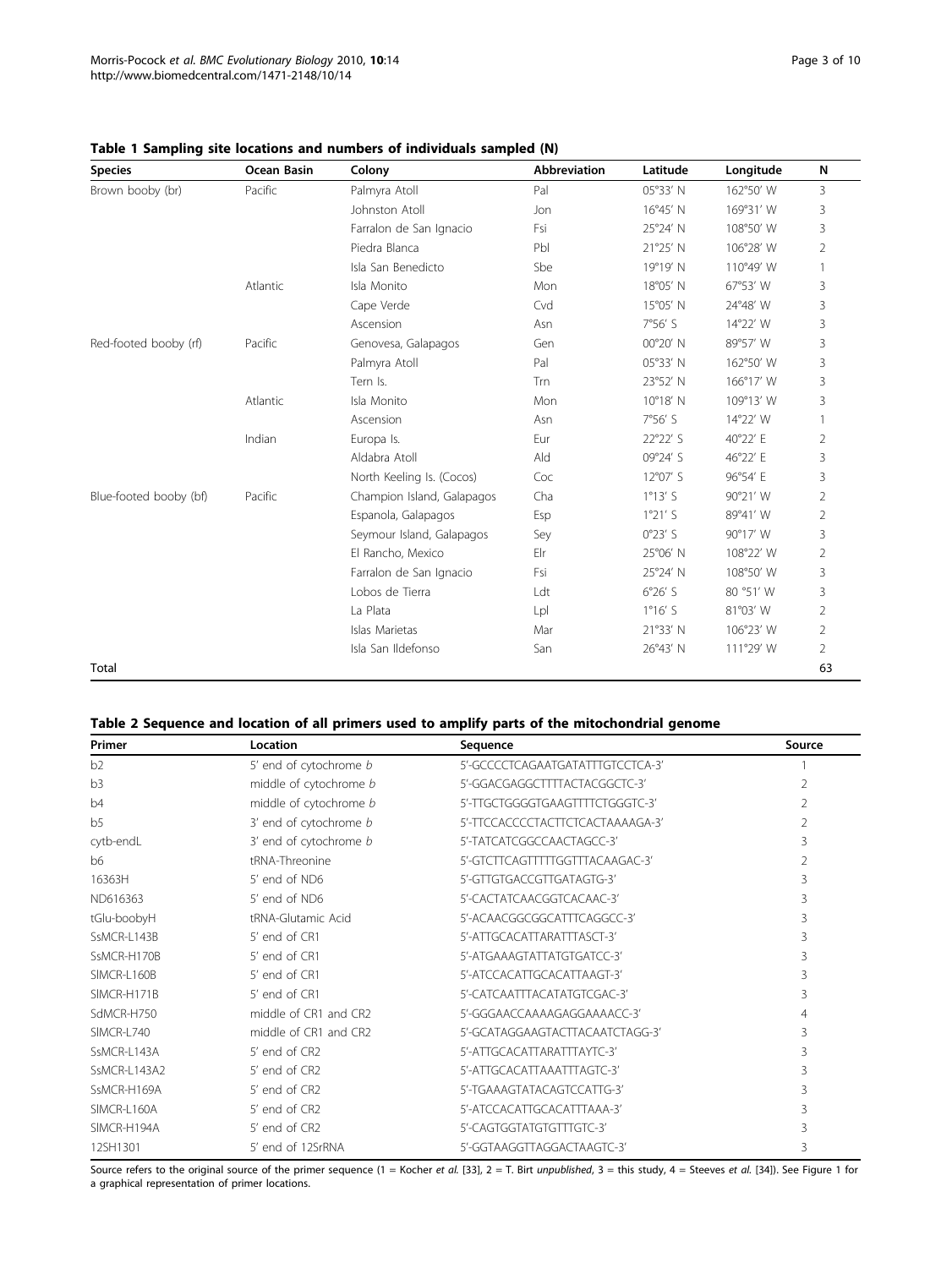<span id="page-3-0"></span>

Using this sequence as a guide, we next amplified the region located between the genes encoding for cytochrome  $b$  and 12SrRNA (i.e., the entire region spanning the duplicated area) in three overlapping fragments using the primer pairs b3/SlMCR-H171B, SlMCR-L160B/SlMCR-H194A and SlMCR-L160A/12SH1301 in one brown and one blue-footed booby (Figure 1). We amplified equivalent fragments in one red-footed booby using primer pairs b3/SsMCR-H170B, SsMCR-L143B/ SsMCR-H169A and SsMCR-L143A/12SH1301 (Figure 1). We sequenced both strands of the PCR product using the original amplification primers and multiple internal primers (Figure 1, Table [2](#page-2-0)). As before, most regions were sequenced with at least two primers on each strand. This sequencing effort revealed a duplicated portion of the mtDNA genome that not only contained a second control region, but also involved copies of the genes for tRNA<sup>Glu</sup>, ND6, tRNA<sup>Pro</sup>, tRNA<sup>Thr</sup> and a partial copy of cytochrome b (see Results for more details).

To further investigate the evolution of the duplicated regions, we focused our effort on domains I and II of the control region. Taking advantage of sequence differences in the 5' end of the duplicate control regions (which we termed CR1 and CR2), we used control region specific L-strand primers (i.e., primers that will only bind to one copy or the other) to amplify approximately 540 base pairs of CR1 and CR2 separately in 21 individuals of each species. Specifically, we used primers SlMCR-L160B and SlMCR-L160A paired with SdMCR-H750 to amplify CR1 and CR2, respectively, in brown and blue-footed boobies. In red-footed boobies we amplified CR1 with primers SsMCR-L143B and SdMCR-H750. We originally designed primer SsMCR-L143A as an L-strand primer to amplify CR2 in redfooted boobies (paired with SdMCR-H750), but due to a

presumed mutation in the priming site in some individuals, we also designed another primer, SsMCR-L143A2, to amplify CR2 in some red-footed boobies. To verify that PCRs using SsMCR-L143A and SsMCR-L143A2 amplified homologous regions we compared the resultant sequence to sequence generated from long template PCR amplifications using a suite of different primers (not shown).

All PCR reactions were performed in 15 μL reactions under standard conditions (10 mM Tris pH 8.5, 50 mM KCl, 1.5 mM  $MgCl<sub>2</sub>$ , 1.6 µM bovine serum albumin, 2% gelatin, 0.2 mM each of the four dNTP's, 0.4 mM each of the heavy and light strand primers and 0.5 units of Thermus aquaticus [Taq] DNA polymerase [Quiagen, Mississauga]) with annealing temperature between 60 - 63°C. Both strands of the PCR product were sequenced with the amplification primers at Genome Quebec, as above.

Control region sequences were aligned using ClustalW [[12](#page-9-0)]as implemented in BioEdit Version 7.0.5.3 [[13\]](#page-9-0). Some control region sequences (both CR1 and CR2 sequences) had "ambiguous" sites where two nucleotides were present in the chromatogram (see Results). This ambiguity was also found in a large number  $($ >100) of brown and red-footed booby CR2 sequences in a broader phylogeographic survey [[14](#page-9-0)]. To eliminate the possibility that ambiguous sites were caused by sequencing errors, Morris-Pocock et al. [[14\]](#page-9-0) re-extracted and re-sequenced 20% of brown and red-footed booby individuals that had ambiguous sites: all sequences (including ambiguous sites) were identical. Additionally, a subset of individuals with sequence ambiguities in the current study were re-extracted and re-sequenced at the Queen's Ecology, Evolution and Behaviour Core Genotyping Facility, as above.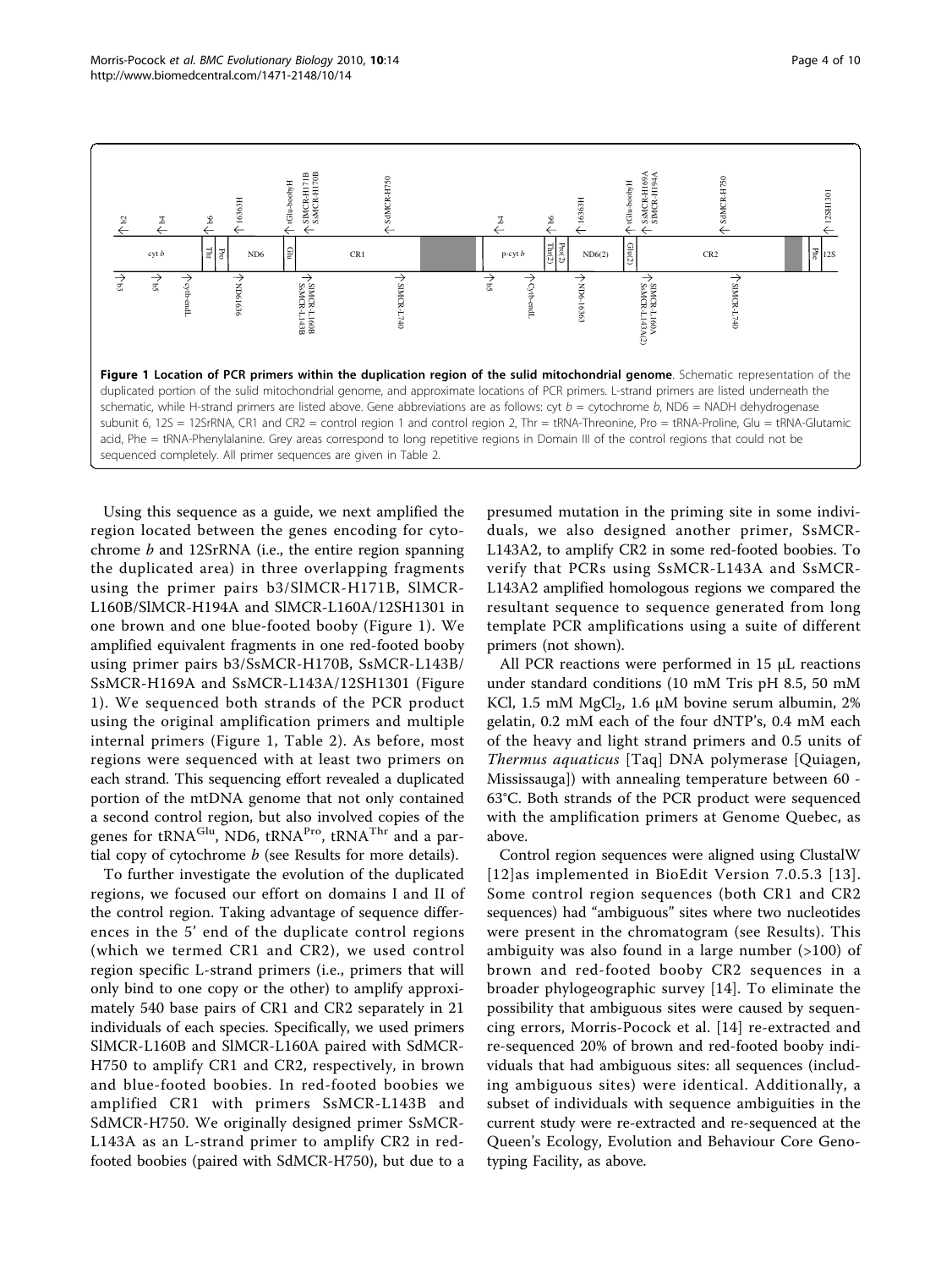#### Phylogenetic methods

We used both Bayesian inference and Maximum Likelihood (ML) approaches (as implemented in MrBayes Version 3.1.2 [[15\]](#page-9-0) and GARLI Version 0.95 [\[16](#page-9-0)] respectively) to estimate unrooted phylogenetic trees for CR1 and CR2 sequences from all 21 individuals from all three species. We used the default settings in GARLI and the nucleotide substitution model that best fit the data as determined by MrModeltest Version 2.2 [[17\]](#page-9-0), and evaluated reliability of the trees using 100 bootstrap replicates. In MrBayes we used one cold chain and three incrementally heated chains to explore parameter space, and ran each analysis for 10000000 generations, sampling every 100 generations. To verify that the Metropolis-coupled Markov chain Monte Carlo (MCMCMC) process was converging we ran two simultaneous runs and ensured that the MCMCMC process was continued until the standard deviation of split frequencies between the chains was lower than 0.01. To further ensure convergence, we re-ran all GARLI and MrBayes analyses three times. All results were consistent across runs and only one run is presented here.

### Results

#### Confirmation of mitochondrial origin of sequences

A number of lines of evidence suggest that all regions sequenced are of mitochondrial origin, rather than nuclear pseudogenes [[18\]](#page-9-0): (1) all putative tRNA sequences folded into the expected clover-leaf secondary structure [[19](#page-9-0)]; (2) with the exception of a degenerate copy of the cytochrome b gene found in all species (see below), all protein coding genes appeared functional and contained no premature stop codons; (3) substitutions in protein coding genes between the three species were predominantly at the third codon position (see additional file [1](#page-8-0)); (4) regions with high similarity to avian conserved blocks were found in the expected locations in domain II (F, D and C Boxes, see additional file [2](#page-8-0); [[20\]](#page-9-0)) and domain III (CSB-1; [[20](#page-9-0)]) in both CR1 and CR2; (5) base pair composition of the L-strand was biased against Gs (26% C, 32% T, 27% A, 15% G); (6) variable sites were distributed as expected [\[20](#page-9-0)], with 185 in domain I and 37 in domain II (considering both CR1 and CR2); and (7) all regions were sequenced from long template PCR products, which seems to reduce the amplification of nuclear copies [\[21\]](#page-9-0).

#### Structure of the sulid mitochondrial genome

We obtained 5433, 5599 and 5457 base pairs of sequence from brown, red-footed and blue-footed boobies respectively. Results confirmed that the mitochondrial genomes of all three species contain a large fragment that has been duplicated (Figure [1\)](#page-3-0). The observed gene order surrounding the duplicated area was identical to the albatross gene order [[5\]](#page-9-0) except that only a partial cytochrome  $b$  copy was found in boobies, whereas a partial copy and a separate, but degenerate cytochrome b copy was found in albatrosses. Remarkably, within species the duplicated regions have 100% sequence similarity, with the following three exceptions: (1) in all three species, one cytochrome  $b$  gene appeared functional, while the second copy was identical in sequence, but did not have the complete coding region and was presumably non-functional; (2) approximately 50 base pairs at the 5' end of the control regions differed significantly between CR1 and CR2; and (3) the 3' end of domain III in CR2 contained short repetitive sequence (CAAA) that was not detected in CR1. The size of the partial cytochrome  $b$  gene varied only slightly among the three species. Specifically, the degenerate gene was 546, 548, or 545 base pairs long in brown, red-footed and blue-footed boobies, respectively (see additional file [1](#page-8-0)). Both CR1 and CR2 consisted of a hypervariable domain I (containing a poly-cytosine repeat), a conserved domain II and a variable domain III containing complex repetitive sequence. The number of repeats in domain III in both brown and red-footed boobies appeared heteroplasmic within individuals and the repetitive sequences precluded complete sequencing of domain III in both CR1 and CR2 (Figure [1,](#page-3-0) grey areas). Because we were unable to cleanly sequence through these repetitive regions, we were unable to determine whether the number of repeats in CR1 and CR2 differed within species. Based on the size of electrophoresed PCR products on ethidium bromide stained gels, the length of CR1 (including the repetitive region) was approximately 2700, 1700, and 1500 bp in brown, red-footed, and blue-footed boobies, respectively. The length of CR2 was approximately 2100 bp in brown boobies and 1600 bp in both red-footed and blue-footed boobies.

#### Mitochondrial single site heteroplasmy

Of the 126 control regions sequenced (2 copies in each of 63 individuals), 28 contained one or two "ambiguous sites": sites in the chromatogram with two overlapping peaks of which the second base was at least 25% of the height of the called base. Ambiguous sites were found in both CR1 and CR2, and in all three species. Importantly, these ambiguous sites differed from ambiguous sites resulting from co-amplification of CR1 and CR2. Specifically, we could rule out the co-amplification of CR1 and CR2 because this would result in multiple ambiguous sites (>10), all located at the 5' end of the sequence (see below). In addition, LT-PCR amplification and sequencing with multiple internal primers verified an ambiguous site in CR1 of red-footed booby individual rf\_CocD7, and re-sequencing of a subset of individuals with ambiguities verified our original results. We can also reasonably eliminate the possibility that these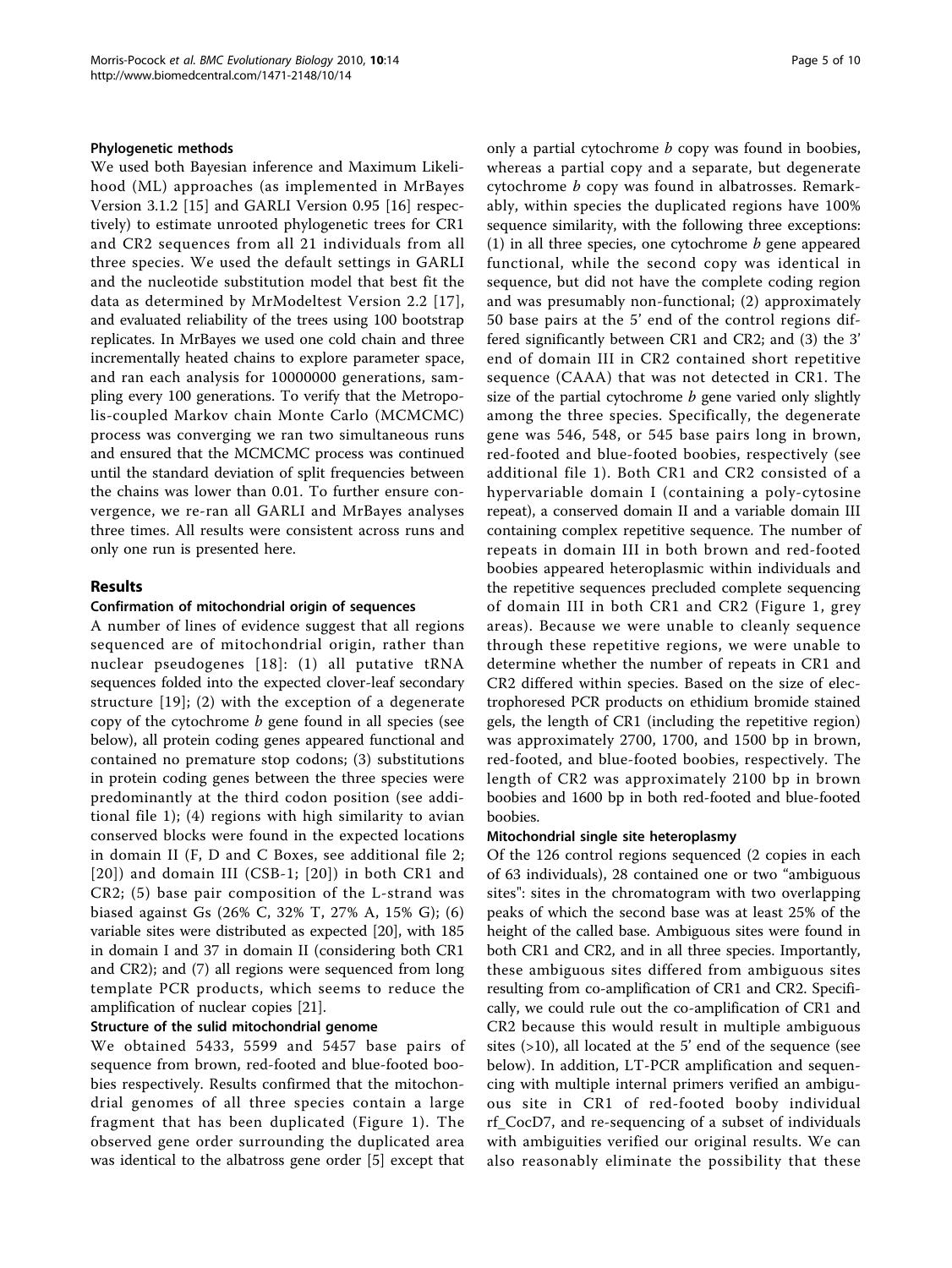ambiguities are the result of co-amplification of nuclear pseudogenes for the reasons outlined in the section above. We therefore inferred that they represent true mitochondrial heteroplasmy.

## Evolution of the sulid control region

We found 116 unique haplotypes in the 126 control regions that we sequenced (sequences are deposited in Genbank, accession numbers GU290353 - GU290478). No haplotypes were shared either between species or between CR1 and CR2 within a species. Inspection of sequence alignments revealed a striking pattern of variation when considering CR1 and CR2 within individuals. With the exception of approximately the first 50 base pairs of sequence, CR1 and CR2 sequences were identical or differed by only one or two mutations within all individuals. In contrast, the first approximately 50 base pairs at the 5' end of domain I were extremely divergent within individuals. Preliminary analyses also revealed that phylogenetic signals from the first 50 base pairs alone and the remaining base pairs alone were conflicting (see below for more details). A common test used to detect discordant phylogenetic signal within DNA sequence data is the 4-gamete test [[22\]](#page-9-0); however, this test assumes an infinite sites model that is probably not appropriate for hyper-variable control region data. Therefore, we inspected the sequence alignment and visually split all control region sequences into a 5' "variable" section (the first 39 - 49 bp) and a 3' "conserved" section (the remaining 493 base pairs). We were confident in our assignment of the break-point between the 5' and 3' sections because CR1 and CR2 sequences were either identical or differed by a maximum of two mutations downstream of the breakpoint. We performed all subsequent analyses independently on the 5' and 3' data sets.

For the 3' data set, the most likely model of nucleotide substitution as suggested both by hierarchical likelihood tests and by AIC values in MrModeltest was the Hasegawa-Kishino-Yano model [[23\]](#page-9-0) with a proportion of invariant sites and gamma distributed rate variation (HKY+I+G). Trees estimated using maximum likelihood and Bayesian phylogenetic inference were similar and all major clades were recovered by both methods. Bayesian inference resolved many more recent clades (albeit with low posterior probability) while ML collapsed many of these clades into polytomies. We have presented the maximum likelihood tree for the 3' data set and indicated support for clades with both bootstrap values (from the ML analysis) and posterior probabilities (from the Bayesian analysis) on the maximum likelihood tree (Figure [2](#page-6-0), Figure [3\)](#page-7-0). CR1 and CR2 haplotypes from a given species grouped into a well supported monophyletic clade for each of the three species (Figure [2](#page-6-0)). Investigating the topology of each major clade in more detail

revealed that often CR1 and CR2 haplotypes from single individuals form clades exclusive of all other haplotypes (Figure [3\)](#page-7-0). In other words, paralogous control regions are often more closely related than orthologous control regions, often with very high bootstrap support and Bayesian posterior probability. Moreover, the average sequence divergence between paralogous control regions within individuals was 0.2%, while the average sequence divergence between orthologous control regions within a population (e.g., between CR1 sequences found in individuals from the same species at the same colony) was 1.1%.

For the 5' data set, we were unable to reliably align all CR1 and CR2 haplotypes due to the high variability and short sequence length (see additional file [2](#page-8-0)). However, a number of characteristics of the sequence data suggest that the phylogenetic signal from the 5' data set differed fundamentally from the 3' data set signal. First, sequences from CR1 alone and CR2 alone were easily aligned within species, but could not be aligned to each other (e.g., all brown booby CR1 sequences could be aligned to each other with no gaps, but could not be aligned to any brown booby CR2 sequence). Second, brown booby CR1 sequences were easily aligned to blue-footed booby CR1 sequences. Similarly, brown and blue-footed booby CR2 sequences were easily aligned. Overall, for the approximately 50 base pairs at the 5' end of the control region, orthologous sequences appeared to be more closely related than paralogous sequences.

## **Discussion**

The most interesting result from the present study is that duplicated regions of the mitochondrial genomes of three seabird species are evolving in concert. We found a large duplication in part of the mtDNA genome that was present and structurally identical in all three species. Molecular phylogenetic analyses suggest that brown, red-footed and blue-footed boobies diverged approximately three million years ago (MYA; [[24](#page-9-0)]). Therefore, the duplication event likely occurred sometime before 3 MYA, although denser sampling of other closely related species is needed to pinpoint the exact timing of the duplication. Alternatively, gene duplication could have arisen multiple times within the booby lineage. Although the relative frequency of gene duplication within avian mtDNA has been debated in recent years [[3,6,25](#page-9-0)], the similarity of the duplicated regions in the three booby species seems to preclude repeated convergent duplications within the Sulidae. Perhaps the most convincing argument for a single origin of the duplicated region in the Sulidae is that the partial cytochrome  $b$  copy differs in length by only three base pairs in the three species, and we find it unlikely that this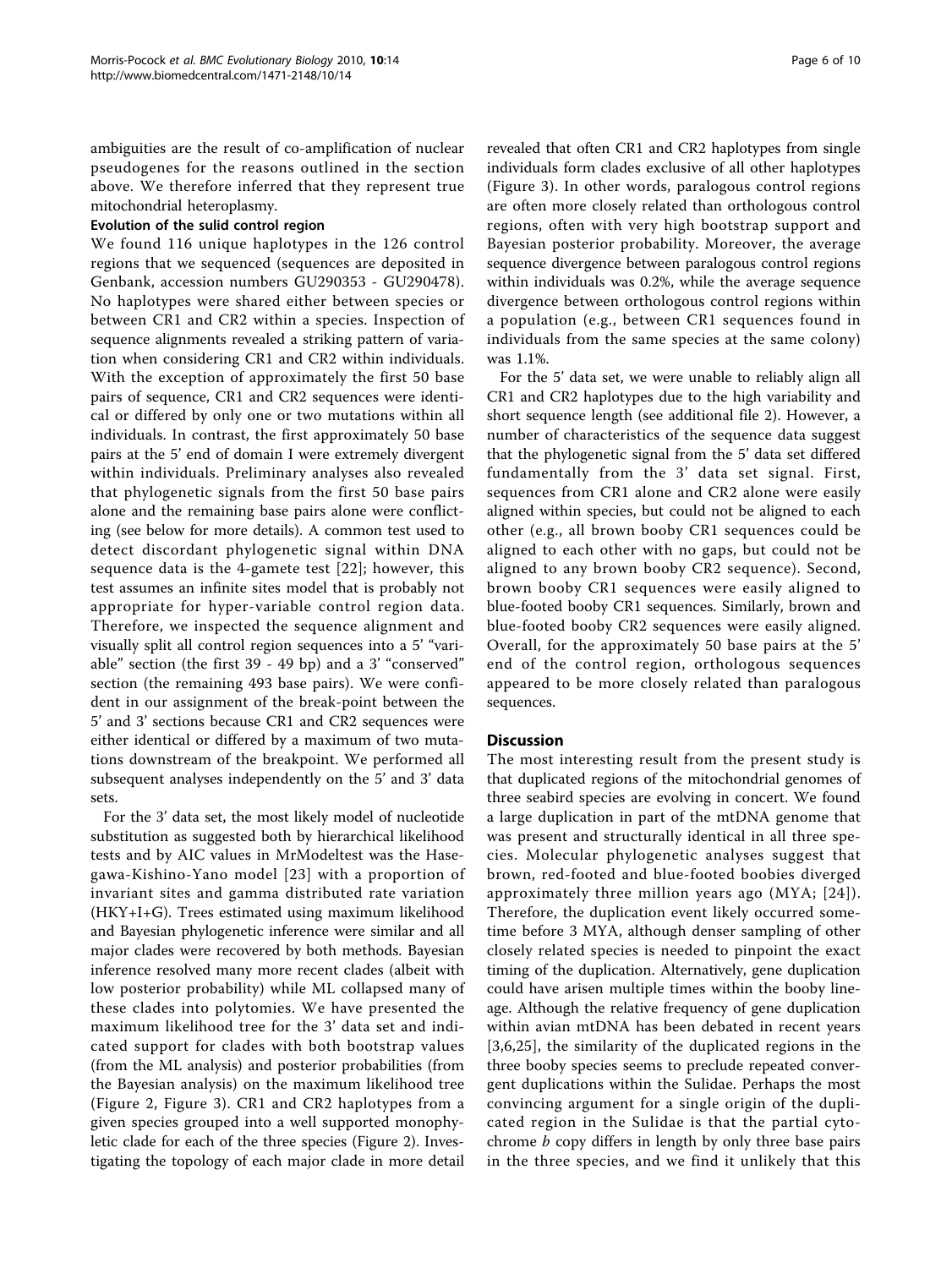<span id="page-6-0"></span>

pattern could emerge by parallel duplication and degeneracy. Importantly, the duplicated mtDNA region documented in our study includes the mitochondrial control region in all three species.

Further investigation of the evolution of duplicate control regions indicated that paralogous control regions were often more closely related than orthologous control regions. The pattern of concerted evolution documented in the current study is, perhaps, most similar to

the pattern found in mangrove killifish [[7](#page-9-0)] and Thalassarche albatrosses [\[5](#page-9-0)]. Specifically, Tatarenkov and Avise [[7](#page-9-0)] found that duplicate control regions within a single individual were either identical (77 individuals) or differed by only a single substitution (11 individuals). While we documented similar concerted evolution in the majority of the control region, we detected a discordant phylogenetic signal at the 5' end of the control region, which appeared to be evolving independently.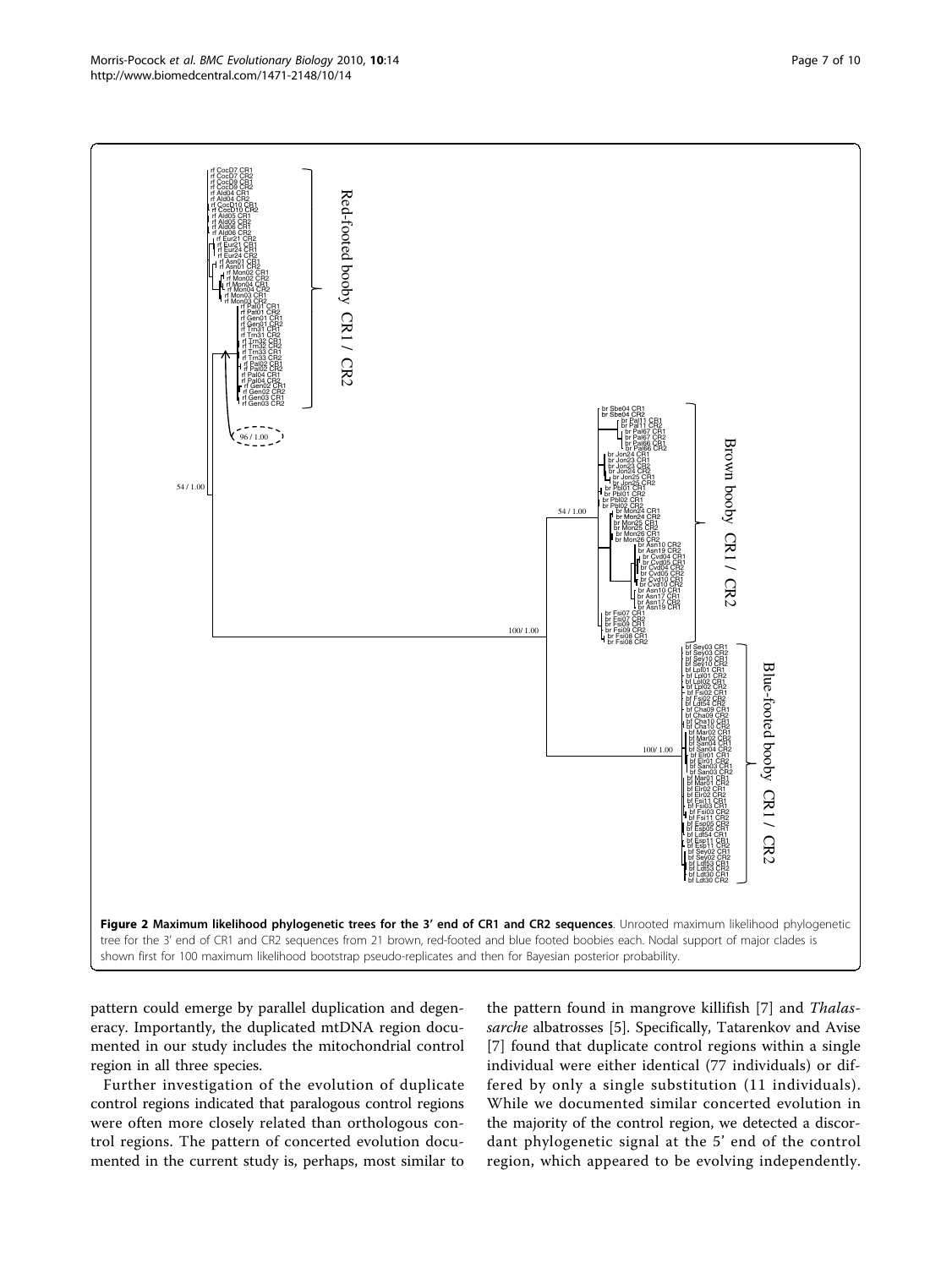<span id="page-7-0"></span>

Abbott et al. [\[5](#page-9-0)] found similarly conflicting phylogenetic patterns in 5' and 3' segments of duplicated control regions in Thalassarche albatrosses, however their study did not have the dense population-level sampling equivalent to Tatarenkov and Avise [\[7](#page-9-0)], and thus they were unable to comment on the rate of concerted evolution (i.e., how often the 3' segments of the two control regions were homogenized). To our knowledge, our study is the first to document both the discordant phylogenetic signal mentioned above, and the rapid pace of concerted evolution of the 3' segment using a large sample of conspecific individuals.

Our study also found evidence that regions adjacent to the control region are evolving in concert. Although we sequenced the entire mtDNA duplication in only one individual of each species (3 individuals total), this sequence suggests that  $tRNA<sup>Thr</sup>$ ,  $tRNA<sup>Pro</sup>$ , ND6,  $tRNA G<sup>Glu</sup>$ , and part of cytochrome b may also be evolving in concert. Specifically, the duplicated tRNA<sup>Thr</sup>, tRNA<sup>Pro</sup>, ND6, tRNA $^{Glu}$  sequences, the portion of cytochrome  $b$ that was duplicated, and all duplicated intergenic nucleotides were identical within each species, while the sequences differed by up to 12% between species (see additional file [1](#page-8-0)). If these regions had been evolving independently we would expect, for example, that sequence from orthologous ND6 sequences would be more closely related across species than paralogous ND6 sequences within individuals. To further verify that

concerted evolution is also occurring in these segments, the entire duplicated region (cytochrome  $b$  - 12S rRNA) should be amplified in a large number of individuals as was done for the control region in this study. Abbott et al. [\[5](#page-9-0)] also suggest that ND6 may be evolving in concert in Thalassarche albatrosses, but similarly acknowledge that this conclusion is tentative pending further individual sampling. In both albatrosses and boobies, the emerging pattern is that a large segment of mtDNA stretching from  $tRNA^{Thr}$  to the control region is evolving in concert, while a smaller region nested within this fragment either is evolving entirely independently, or in concert, albeit with a slower rate of homogenization.

The exact molecular mechanism that facilitates concerted evolution of animal mtDNA is unknown, but has most often been attributed to frequent tandem gene duplication and elimination due to slipped-strand mispairing during DNA replication, gene conversion via crossing over of nicked strands or parallel selection on duplicated regions [\[4,26](#page-9-0)]. Parallel selection acting on duplicated regions can potentially explain concerted evolution of functional mtDNA regions (e.g., ND6, avian conserved boxes in domain II of the control region), but it cannot account for the observed concerted evolution of presumably non-functional parts of the control region. Eberhard et al. [[4\]](#page-9-0) suggest that intra-molecular recombination may occur between parental and nascent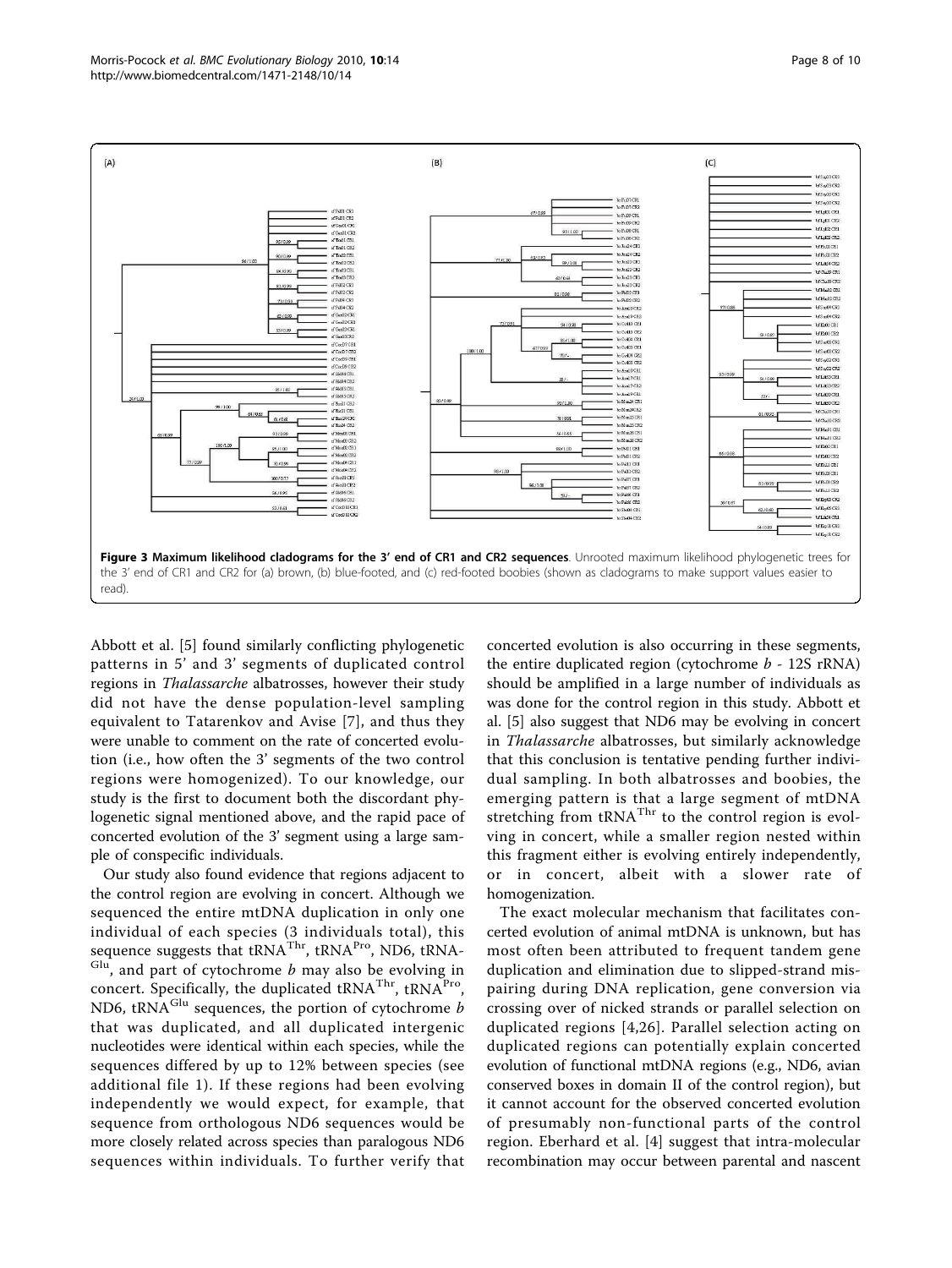<span id="page-8-0"></span>strands of duplicated control regions during DNA replication when DNA is three-stranded, resulting in concerted evolution via gene conversion. Specifically, the nascent H-strand of one control region may recombine with the homologous parental strand of the other control region, leading to the homogenization of both sequences. This mechanism can adequately explain the concerted evolution of the control region, but does not obviously account for the concerted evolution of regions upstream of the control region (tRNAs, ND6). Our data are consistent with the gene conversion model outlined by Kumazawa et al. [[26\]](#page-9-0); however, similar to Thalassarche albatrosses, multiple recombination points are needed to explain the non-concerted evolution of the 5' section of the control region [[5](#page-9-0)]. Ultimately, the exact molecular mechanism underlying concerted evolution of mtDNA may be difficult to identify using a phylogenetic approach.

## Conclusions

The use of mtDNA in phylogeographic studies has recently been criticized for a number of reasons (e.g., [[27](#page-9-0)]). Despite these shortcomings, mitochondrial DNA still has a foothold in phylogeography and is potentially very informative if used appropriately [\[28\]](#page-9-0). Proponents of mtDNA cite a number of advantages over other molecular markers including a fast evolutionary rate, a small effective population size (approximately 1/4 that of nuclear DNA), rare heteroplasmy and an apparent lack of recombination [[28,29](#page-9-0)]. Recently, however, some of these fundamental tenets have been challenged. Perhaps most interestingly, mtDNA recombination has been documented in a range of taxa including sea cucumbers, snakes, ticks, birds, marine ostracods and fish [[5](#page-9-0),[7](#page-9-0),[26,30](#page-9-0)-[32\]](#page-9-0).

We demonstrated that concerted evolution of duplicated control regions occurs in at least three species within the Sulidae. Perhaps more interesting is that a very similar mtDNA duplication and concerted evolution pattern is found in Thalassarche albatrosses. The Sulidae and albatrosses are part of a large clade that also contains all procellariiform and most pelecaniform seabirds [[8\]](#page-9-0). Therefore, concerted evolution must either be extremely widespread and undocumented within this lineage or have arisen many times.

The extent that concerted evolution can affect phylogeographic studies depends on the pace of gene conversion relative to the nucleotide substitution rate. If gene conversion occurs less often than mutation, specific care must be taken to amplify homologous control regions in a population genetic study. Fortunately, because paralogous control regions within individuals are often identical, the pace of gene conversion in boobies appears to be so rapid that amplification of homologous regions should be less of a problem. However, because concerted evolution of duplicated control regions may be widespread, we recommend that caution should be exercised when using the control region as a molecular marker in population genetic or phylogenetic analyses. Moreover, because separate parts of a single control region may be evolving differently, we strongly urge researchers to test for conflicting phylogenetic signals in the control region before using mtDNA sequence variation for further analyses. We also suggest that future work should expand the taxonomic scope of the present study. Preliminary evidence indicated that concerted evolution also occurs in at least four other sulid species (northern gannet Morus bassanus, Birt T, unpublished data; masked booby S. dactylatra and Nazca booby S. granti, Steeves TE, personal communication, and Peruvian booby S. variegata, Taylor S, unpublished data), however the pattern should also be investigated in other genera in the seabird clade (e.g., pelicans, frigatebirds, penguins; [[8\]](#page-9-0)) to further test whether concerted evolution of duplicate control regions evolved once, or multiple times in parallel, among seabirds.

Additional file 1: Nucleotide sequence of duplicated mitochondrial **regions**. Sequence of the duplicated (a) cytochrome  $b$ , (b)  $tRNA^{Thr}$ , (c) tRNA<sup>Pro</sup>, (d) tRNA<sup>Glu</sup>, and (e) ND6 genes from one red-footed (RF), brown (BR), and blue-footed booby (BF) each. Identity to the red-footed booby sequence is shown with asterisks. RF2, BR2 and BF2 refer to the  $2<sup>nd</sup>$  copy of the gene in each species (see Figure [1](#page-3-0)). pRF, pBR and pBF represent partial cytochrome b copies in each species. Dashes represent bases that were not found in the partial copy. Anticodons in tRNA genes are underlined.

Click here for file

[ http://www.biomedcentral.com/content/supplementary/1471-2148-10- 14-S1.PDF ]

Additional file 2: Nucleotide sequence of CR1 and CR2. Sequence of CR1 and CR2 from one red-footed (RF), brown (BR), and blue-footed booby (BF) each. Identity to the red-footed booby CR1 sequence is shown with asterisks. Dashes represent indel polymorphisms. The grey box represents the 5' variable section that could not be easily aligned. Avian conserved sequence blocks F, D, and C (Baker and Marshall 1997) are underlined. Note that only domains I and II of the control region are shown.

Click here for file

[ http://www.biomedcentral.com/content/supplementary/1471-2148-10- 14-S2.PDF ]

#### Acknowledgements

We would like to thank D.J. Anderson, J. Awkerman, M. Betts, A. Castillo, C. Depkin, E. Gómez Díaz, J. González-Solís, L. Hayes, H. Lormee, M. Müller, W. Murray, D. O'Daniel, B. Pitman, S. Shaffer, T. Steeves, and B. Tershie for assistance in sample collection. Funding was supplied by the Natural Sciences and Engineering Research Council of Canada (NSERC) Discovery Grant (VLF), NSERC Postgraduate Scholarship (SAT), NSERC Alexander Graham Bell Canada Graduate Scholarship (JAMP), EG Bauman Award (JAMP) and Queen's Graduate Award (JAMP). Logistical support was graciously provided by the US Fish and Wildlife Service, US Coast Guard, Puerto Rico Department of Natural Resources, and the Royal Society for the Protection of Birds.